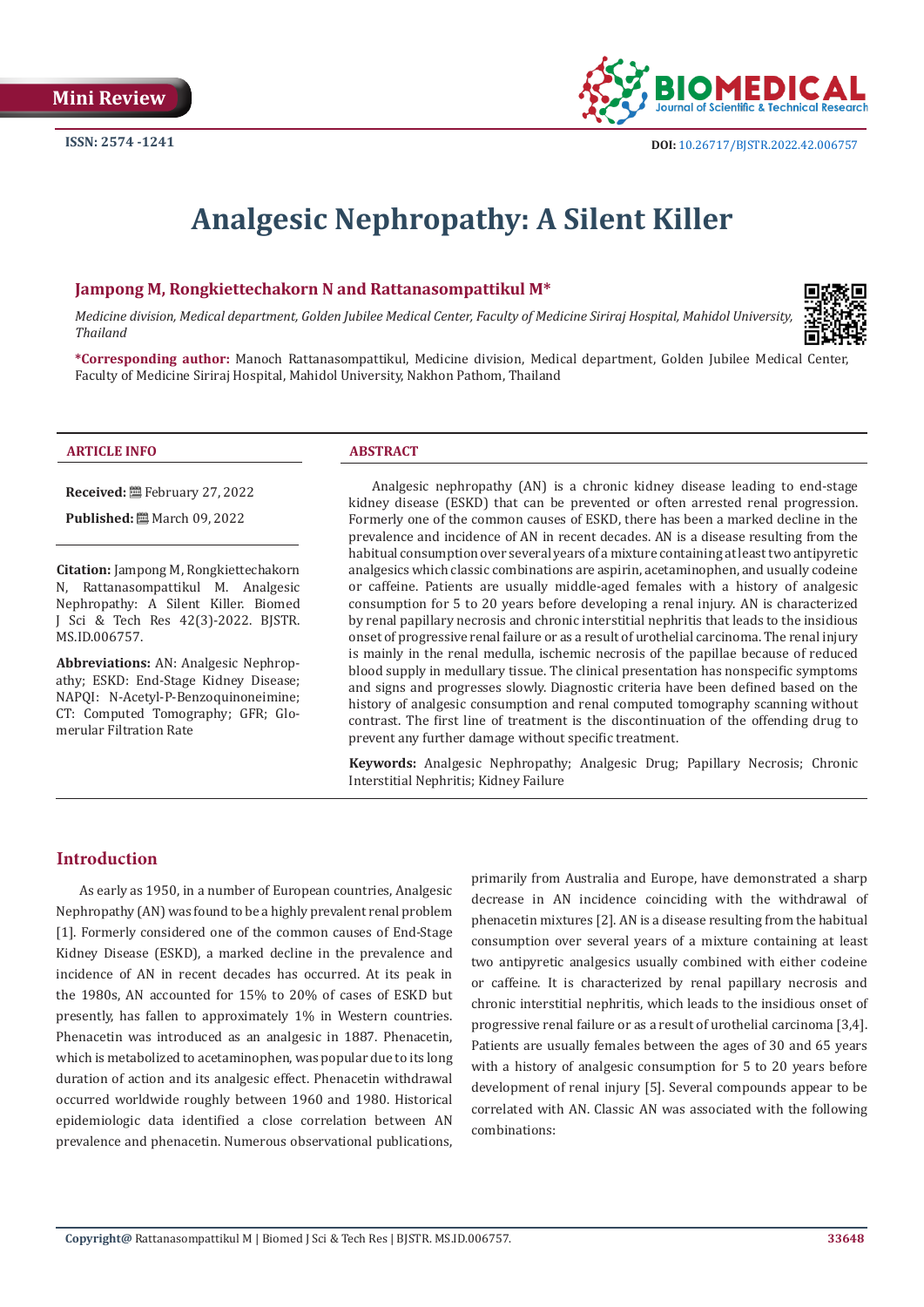- **(1)** aspirin and acetaminophen,
- **(2)** aspirin and a pyrazolone, and

**(3)** acetaminophen and a pyrazolone, all three of which were combined with caffeine, codeine, or both [4].

#### **Pathophysiology**

AN is characterized by renal papillary necrosis and chronic interstitial nephritis. The renal injury due to analgesics is mainly in the renal medulla and constitutes ischemic necrosis of the papillae because of reduced blood supply in medullary tissue. Phenacetin is metabolized into acetaminophen, which then undergoes metabolic activation to a reactive radical, N-acetyl-p-benzoquinoneimine (NAPQI), which causes lipid peroxidation that can lead to cell injury. As a result of countercurrent mechanisms, the maximum accumulation of the metabolites occurs in the renal medulla,

## **Clinical Presentation**

causing the initial injury to the papillary tip. Acetaminophen undergoes oxidative metabolism by prostaglandin H synthase to form reactive intermediates. These intermediates are detoxified via conjugation with glutathione. If acetaminophen is consumed alone, the glutathione in the papillae is enough to detoxify the reactive intermediates. If acetaminophen is ingested with aspirin, the aspirin is converted to salicylate, which depletes glutathione in both the cortex and papillae of the kidney, causing the reactive intermediates to damage the renal papillae via lipid peroxidation of tissues in addition to NSAID-induced insult at the cellular level from inhibition of the prostaglandin synthesis pathway. Inhibition of the vasodilatory effect of prostaglandins is the most recognized and accepted mechanism of hypoperfusion-related medullary ischemia, which is generally accompanied by papillary damage in the form of necrosis in most cases [6-8].



**Figure 1:** Elucidation pathophysiology of analgesics nephropathy.



**Figure 2:** CT imaging criteria used to diagnose AN. Bumpy contours are considered to be present if at least three indentations are evident (panel A). CT can also reveal papillary calcification (panel B).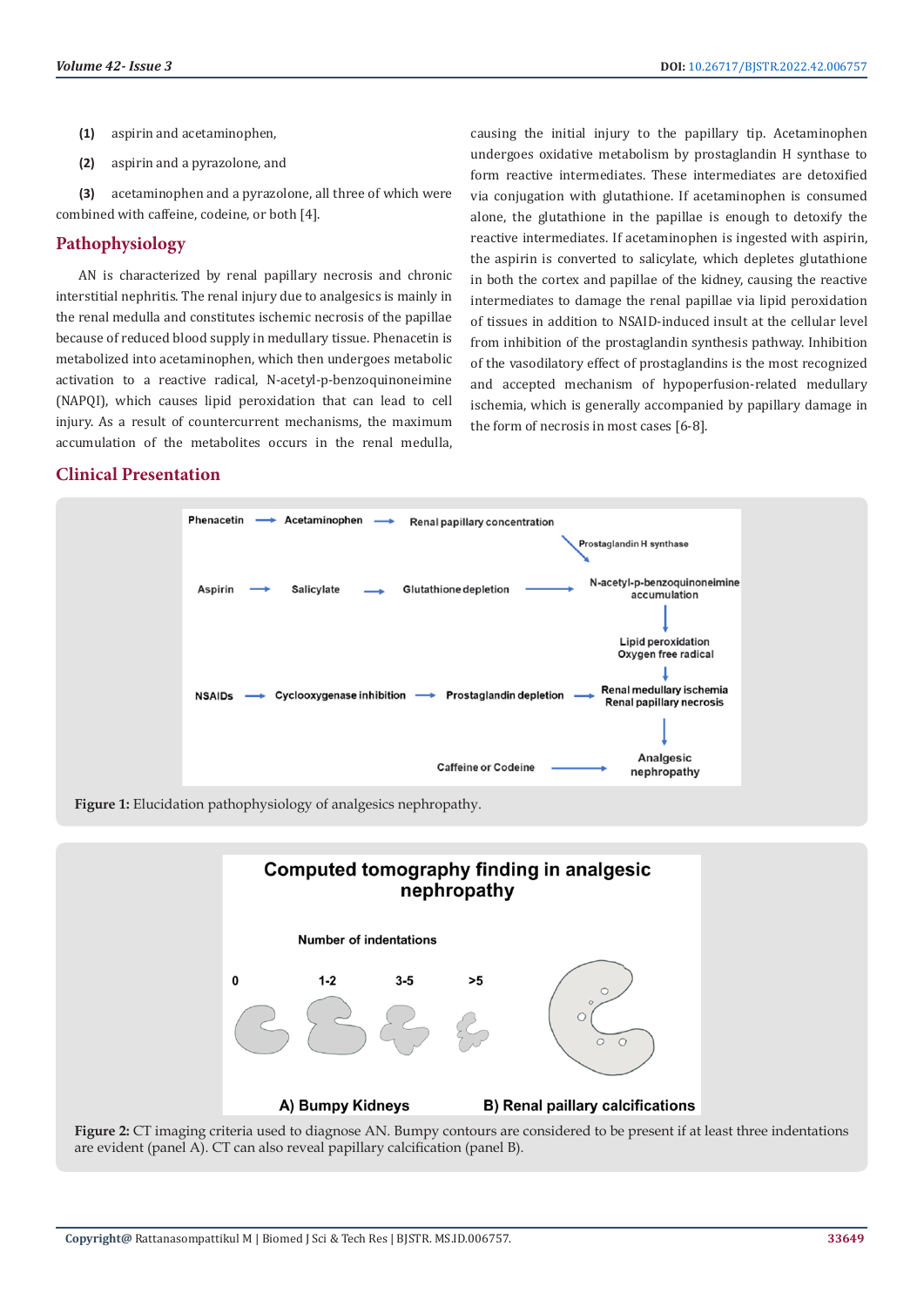AN can be difficult to diagnose as the disease has nonspecific symptoms and signs and progresses slowly. Patients are most commonly middle-aged females. In the early phase, nocturia and frequent urination occur because of abnormal renal concentrating capability. Many patients have pyuria and/or symptoms of cystitis due to chronic interstitial nephritis and 25%–85% of patients present flank pain due to calyceal or ureteral obstruction by sloughed papillae. In the chronic phase, many patients develop worsening renal function, hypertension, abnormal proteinuria, and anemia disproportionate to the degree of azotemia. Hematuria, if persistent, should raise the possibility of an underlying uroepithelial tumor [9] (Figures 1 & 2).

## **Diagnosis**

Basic investigations include routine serum studies with a complete metabolic profile and complete blood count. An ultrasound of the abdomen, especially of the kidneys and the urinary bladder, can be useful in ruling out other causes of nephropathy, such as obstruction or infection. A non-contrast abdominal computed tomography (CT) scan is useful for diagnosing this problem. In advanced stages, partial or total papillary necrosis with calcification is demonstrated in 25%–40% of patients, which can be demonstrated on a non-contrast CT scan. Elseviers et al. described CT findings of a small kidney (sensitivity 95%, specificity 10%) with an irregular or bumpy outline (sensitivity 50%, specificity 90%) and medullary calcification (sensitivity 87%, specificity 97%) with renal impairment and background history of analgesic intake suggestive of AN [4].

## **Management**

**Table 1:** Analgesics, NSAIDs and other drugs and chemicals implicated with causing analgesic nephropathy.

| Analgesic agents                                    | Acetaminophen, Aminopyrine, Antipyrine,<br>Aspirin, Phenacetin                                                                                                                                          |
|-----------------------------------------------------|---------------------------------------------------------------------------------------------------------------------------------------------------------------------------------------------------------|
| Combination of<br>analgesic agents                  | Aspirin, Antipyrine, Caffeine<br>Aspirin, Phenacetin, Caffeine<br>Aspirin, Phenacetin, Caffeine<br>Aspirin, Pentazocine                                                                                 |
| Non-steroidal<br>anti-inflammatory<br>drugs; NSAIDs | Alclofenac, Benoxaprofen, Fenoprofen,<br>Flufenamic, Glafenine, Ibuprofen, Indomethacin,<br>Ketoprofen, Meclofenamic, Mefenamic, Naproxen,<br>Oxyphenbutazone, Phenylbutazone, Tolfenamic,<br>Zomepirac |

AN is one of the few preventable causes of CKD, and early cessation of NSAIDs can prevent progression of AN. In those with a mild reduction in glomerular filtration rate cessation of NSAIDs prevented further decline in the glomerular filtration rate (GFR). Adequate hydration is essential in the early stages of the disease to achieve restoration of blood perfusion even in normotensive patients. Treatment of infections, especially pyelonephritis, is necessary to prevent any further deterioration. The clinical course

of this disease is variable and depends mainly on the extent of renal damage, scarring, and fibrosis at the time of diagnosis along with the reversibility of the parenchymal injury (Table 1).

## **Conclusion**

AN develops due to habitual consumption of combination of analgesics mixture and is characterized by renal papillary necrosis and chronic interstitial nephritis. Although the prevalence of AN is decreasing, AN still remains an important and preventable cause of ESKD, especially in the developing countries in which combination pills are still being manufactured and sold.

## **Relevant Potential Conflict of Interest**

None.

#### **Acknowledgement**

Dr. Malinporn Jampong wrote all manuscript. Dr. Nuttawut Rongkiettechakorn reviewed all manuscript. Dr. Manoch Rattanasompattikul reviewed all manuscript and submitted as corresponding author. We express our sincere appreciation to the teammates in kidney unit of Golden Jubilee Medical Center, Mahidol University who work every day, not only to take care of patients but also to ensure the extensive data collection on which our work is based.

## **References**

- 1. [Noels LM, Elseviers MM, de Broe ME \(1995\) Impact of legislative](https://academic.oup.com/ndt/article-abstract/10/2/167/1812861) [measures on the sales of analgesics and the subsequent prevalence of](https://academic.oup.com/ndt/article-abstract/10/2/167/1812861) [analgesic nephropathy: a comparative study in France, Sweden and](https://academic.oup.com/ndt/article-abstract/10/2/167/1812861) [Belgium. Nephrol Dial Transplant 10\(2\): 167-174.](https://academic.oup.com/ndt/article-abstract/10/2/167/1812861)
- 2. [Yaxley J \(2016\) Common Analgesic Agents and Their Roles in Analgesic](https://pubmed.ncbi.nlm.nih.gov/27900067/) [Nephropathy: A Commentary on the Evidence. Korean J Fam Med 37\(6\):](https://pubmed.ncbi.nlm.nih.gov/27900067/) [310-316.](https://pubmed.ncbi.nlm.nih.gov/27900067/)
- 3. [Henrich WL, Agodoa LE, Barrett B, Bennett WM, Blantz RC, et al. \(1996\)](https://pubmed.ncbi.nlm.nih.gov/8546133/) [Analgesics and the kidney: summary and recommendations to the](https://pubmed.ncbi.nlm.nih.gov/8546133/) [Scientific Advisory Board of the National Kidney Foundation from an](https://pubmed.ncbi.nlm.nih.gov/8546133/) [Ad Hoc Committee of the National Kidney Foundation. Am J Kidney Dis](https://pubmed.ncbi.nlm.nih.gov/8546133/) [27\(1\): 162-165.](https://pubmed.ncbi.nlm.nih.gov/8546133/)
- 4. [De Broe ME, Elseviers MM \(1998\) Analgesic nephropathy. N Engl J Med](https://pubmed.ncbi.nlm.nih.gov/9459649/) [338\(7\): 446-452.](https://pubmed.ncbi.nlm.nih.gov/9459649/)
- 5. [Gault MH, Wilson DR \(1978\) Analgesic nephropathy in Canada: clinical](https://pdf.sciencedirectassets.com/313527/1-s2.0-S0085253878X31000/1-s2.0-S0085253815318524/main.pdf?X-Amz-Security-Token=IQoJb3JpZ2luX2VjEFEaCXVzLWVhc3QtMSJGMEQCIH5QZV6BF%2FJjF0kYZUKI0duMmO6v2PdkPfjzTwrgjIt6AiAeS6tPOHMyfNSyvsWDWCkxlsknQusqabyqrlT7dtGxFSqDBAi6%2F%2F%2F%2F%2F%2F%2F%2F%2F%2F8BEAQaDDA1OTAwMzU0Njg2NSIM%2BofsXH1wmOt7pmitKtcDI1y1TrPRp3g0usKe%2Bgp%2FCP0x7bIE6jz8U9gNWvgXcRGGZsogbpRbPdtqdOqMM1HoapHjqkzsJGqUgzPNm1c%2F0hBXiMTVvKQ9Po0xcb2T%2FOEZXHXeSwf13ilqWhQwOYtfBPcJ9k9Ua1Ayw4vSx0Ouvu75y%2Ffhdtw9C8Zql7Z1XV6mtV2KdH%2FvnNYBAbBj5rXAaepGLPEzYXW36R%2BNWns8PJqIiuoJr1aBaGEfqTN4NBbqBvs%2BSLntPDf4hCNp30zLaAqJ3SiW3zH2LCKmDB3Ut%2BXqlhZY87v%2Fh9z0SFH3w%2BKWxlzeoSN8pdL43OWnZH7xjl9LrHGyILue88YdF%2FVpIoGyp743p5ROAdgeomQZRDCyn%2FCjGNMWeoSU%2BtBsz8a%2FY7qD7eVuvxdfSNL2VHqQ8yJnvOfa59%2F3amRlrmtvGaS5lytJQy2K0JQBGYR5YCFN4nuHYoxr4HZrlybqVLxWRi9gSlz685ysCz5o%2F1CdT43LDce8TSlH%2BzHRuEOsLxbyrKLgFSWSu9j0DQd6hPxq3h3facqVKIFppshUsFnCYDcsf3dhcoebzFtWGL2NQb3qeqdTNT7c7l3toZzUoh0uVv%2FIECgr3K1G11YOF36o0UfQyIaZgI4EMOilnJEGOqYBYj5vNT0bI0flxorzFsPIdw3OrcAjaXK%2FFK9l4goOglLq1gGGYfQ0Yjs3K7xSi31knBcHh%2Bt%2F%2BDnPoKOjHgxwUpZjhGSjPtG2ddbPLXX14HGygN6I67SnbSWlYnGTx0A94m54XQDAmzBe3wuvooWb0WGLKT%2BeQRKderLtUnrKOjlE6AW9tp8eqrPZFV9hiX8QQOWceJQfuwHsaMGBtBKIeuQFY5kxYQ%3D%3D&X-Amz-Algorithm=AWS4-HMAC-SHA256&X-Amz-Date=20220308T100948Z&X-Amz-SignedHeaders=host&X-Amz-Expires=300&X-Amz-Credential=ASIAQ3PHCVTYRYWFMQXE%2F20220308%2Fus-east-1%2Fs3%2Faws4_request&X-Amz-Signature=8bc7b8c9b583510758db510fd96562aa7a5328146f3a04de759d3fcdd805515b&hash=9efa9a55e377e895c981b8eacb8bf2d1045f5abd5ba2064d980e45dfcca2870c&host=68042c943591013ac2b2430a89b270f6af2c76d8dfd086a07176afe7c76c2c61&pii=S0085253815318524&tid=spdf-7be58e56-ca76-4353-bfb1-ed2304ed9446&sid=687bcd3730e5884f564848f08e06bf3e7a78gxrqb&type=client&ua=57045e030c57515d52&rr=6e8ac7022a980694) [syndrome, management, and outcome. Kidney Int 13\(1\): 58-63.](https://pdf.sciencedirectassets.com/313527/1-s2.0-S0085253878X31000/1-s2.0-S0085253815318524/main.pdf?X-Amz-Security-Token=IQoJb3JpZ2luX2VjEFEaCXVzLWVhc3QtMSJGMEQCIH5QZV6BF%2FJjF0kYZUKI0duMmO6v2PdkPfjzTwrgjIt6AiAeS6tPOHMyfNSyvsWDWCkxlsknQusqabyqrlT7dtGxFSqDBAi6%2F%2F%2F%2F%2F%2F%2F%2F%2F%2F8BEAQaDDA1OTAwMzU0Njg2NSIM%2BofsXH1wmOt7pmitKtcDI1y1TrPRp3g0usKe%2Bgp%2FCP0x7bIE6jz8U9gNWvgXcRGGZsogbpRbPdtqdOqMM1HoapHjqkzsJGqUgzPNm1c%2F0hBXiMTVvKQ9Po0xcb2T%2FOEZXHXeSwf13ilqWhQwOYtfBPcJ9k9Ua1Ayw4vSx0Ouvu75y%2Ffhdtw9C8Zql7Z1XV6mtV2KdH%2FvnNYBAbBj5rXAaepGLPEzYXW36R%2BNWns8PJqIiuoJr1aBaGEfqTN4NBbqBvs%2BSLntPDf4hCNp30zLaAqJ3SiW3zH2LCKmDB3Ut%2BXqlhZY87v%2Fh9z0SFH3w%2BKWxlzeoSN8pdL43OWnZH7xjl9LrHGyILue88YdF%2FVpIoGyp743p5ROAdgeomQZRDCyn%2FCjGNMWeoSU%2BtBsz8a%2FY7qD7eVuvxdfSNL2VHqQ8yJnvOfa59%2F3amRlrmtvGaS5lytJQy2K0JQBGYR5YCFN4nuHYoxr4HZrlybqVLxWRi9gSlz685ysCz5o%2F1CdT43LDce8TSlH%2BzHRuEOsLxbyrKLgFSWSu9j0DQd6hPxq3h3facqVKIFppshUsFnCYDcsf3dhcoebzFtWGL2NQb3qeqdTNT7c7l3toZzUoh0uVv%2FIECgr3K1G11YOF36o0UfQyIaZgI4EMOilnJEGOqYBYj5vNT0bI0flxorzFsPIdw3OrcAjaXK%2FFK9l4goOglLq1gGGYfQ0Yjs3K7xSi31knBcHh%2Bt%2F%2BDnPoKOjHgxwUpZjhGSjPtG2ddbPLXX14HGygN6I67SnbSWlYnGTx0A94m54XQDAmzBe3wuvooWb0WGLKT%2BeQRKderLtUnrKOjlE6AW9tp8eqrPZFV9hiX8QQOWceJQfuwHsaMGBtBKIeuQFY5kxYQ%3D%3D&X-Amz-Algorithm=AWS4-HMAC-SHA256&X-Amz-Date=20220308T100948Z&X-Amz-SignedHeaders=host&X-Amz-Expires=300&X-Amz-Credential=ASIAQ3PHCVTYRYWFMQXE%2F20220308%2Fus-east-1%2Fs3%2Faws4_request&X-Amz-Signature=8bc7b8c9b583510758db510fd96562aa7a5328146f3a04de759d3fcdd805515b&hash=9efa9a55e377e895c981b8eacb8bf2d1045f5abd5ba2064d980e45dfcca2870c&host=68042c943591013ac2b2430a89b270f6af2c76d8dfd086a07176afe7c76c2c61&pii=S0085253815318524&tid=spdf-7be58e56-ca76-4353-bfb1-ed2304ed9446&sid=687bcd3730e5884f564848f08e06bf3e7a78gxrqb&type=client&ua=57045e030c57515d52&rr=6e8ac7022a980694)
- 6. [Bach PH, Hardy TL \(1985\) Relevance of animal models to analgesic](https://pubmed.ncbi.nlm.nih.gov/3910912/)[associated renal papillary necrosis in humans. Kidney Int 28\(4\): 605-](https://pubmed.ncbi.nlm.nih.gov/3910912/) [613.](https://pubmed.ncbi.nlm.nih.gov/3910912/)
- 7. [Sampathkumar K, Rajiv A, Sampathkumar D \(2016\) Analgesic](https://journals.sagepub.com/doi/full/10.4137/CMU.S13179) [Nephropathy–-A Painful Progression. Clinical Medicine Insights: Urology](https://journals.sagepub.com/doi/full/10.4137/CMU.S13179) [9: CMU.S13179.](https://journals.sagepub.com/doi/full/10.4137/CMU.S13179)
- 8. [Duggin GG \(1996\) Combination analgesic-induced kidney disease: the](https://pubmed.ncbi.nlm.nih.gov/8669429/) [Australian experience. Am J Kidney Dis 28\(1 Suppl 1\): S39-547.](https://pubmed.ncbi.nlm.nih.gov/8669429/)
- 9. [Murray TG, Goldberg M \(1978\) Analgesic-associated nephropathy in](https://pubmed.ncbi.nlm.nih.gov/713270/) [the U.S.A.: epidemiologic, clinical and pathogenetic features. Kidney Int](https://pubmed.ncbi.nlm.nih.gov/713270/) [13\(1\): 64-71.](https://pubmed.ncbi.nlm.nih.gov/713270/)